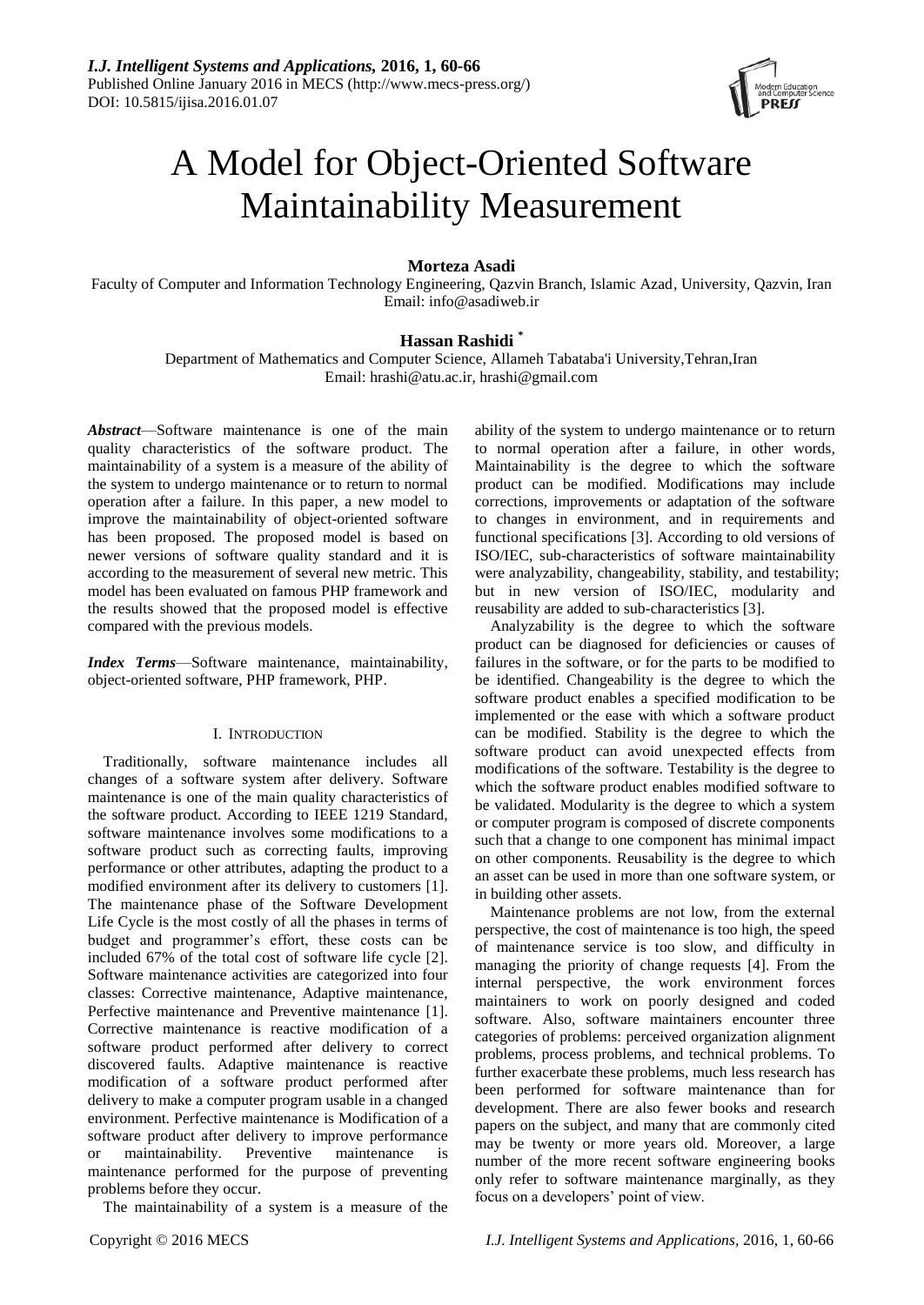In this paper, a new model to improve the maintainability of object-oriented software has been

proposed. In the next section related works for Object-Oriented software maintainability measurement are studied. In section 3, our proposed model is presented and in section 4 this model is evaluated. Finally the conclusion of this article is in section 5, and then section 6 includes paper's references.

## II. RELATED WORKS

Antonellis et al. in [5] presented ongoing work on using data mining to evaluate a software system's maintainability according to the ISO/IEC-9126 quality standard. More specifically their work proposes a methodology for knowledge acquisition by integrating data from source code with the expertise of a software system's evaluators a process for the extraction of elements from source code and Analytical Hierarchical Processing for assigning weights to these data are provided; K-Means clustering is then applied on these data, in order to produce system overviews and deductions. Their methodology is evaluated on Apache Geronimo (a large Open Source Application Server). The resulted clusters proved to be representative of the code artifacts, helping the domain expert to identify relations between specific metrics and global maintainability as well as spot individual outlier classes that may need reconsideration.

Lincke et al. in [6] Tried to answer this question: Do the differences between general software quality prediction models matter? The goal of their study is to answer this question for a selection of quality models that have previously been published in empirical studies. They compare these quality models statistically by applying them to the same set of software systems. Finally, they calculate a quality trend and compare these conclusions statistically and they identify significant differences among the quality models. Hence, the selection of the quality model has influence on the quality assessment of software based on software metrics.

The main concern of Losavio et al. in [7] is measuring the quality of the architectural design. The goal of their work is to use the architectural design process proposed in the unified process framework, adapting and detailing it to include the quality requirements specification at architectural level. There is general agreement on the fact that in modern applications the selection of the architecture must be addressed early in the development process, to mitigate risks. Moreover, the integration of enterprise applications is a component-based development requiring quality values associated to the services offered by the components. The services depend mostly on the architecture. In consequence, methods arise for guiding the selection or for constructing software architectures. Their approach allows associating the quality requirements (nonfunctional properties) for the architecture expressed using the ISO 9126-1 standard quality model, with the use cases, to facilitate the selection of the key use cases. Measures for the

architecture's quality characteristics are specified in details, précising attributes, units, numerical systems and scale types. A case study of a real-time application for monitoring stock exchanges illustrates their approach.

Heitlager et al. in [8] express that the amount of effort needed to maintain a software system is related to the technical quality of the source code of that system. Also, they express the ISO 9126 model for software product quality does not provide a consensual set of measures for estimating maintainability on the basis of a system's source code. On the other hand, the Maintainability Index has been proposed to calculate a single number that expresses the maintainability of a system. They discuss several problems with the MI, and they identify a number of requirements to be fulfilled by a maintainability model to be usable in practice. They sketch anew maintainability model that alleviates most of these problems, and they discuss their experiences with using such as system for IT management consultancy activities.

Chen & Huang in their study in [9] focused on those software development problem factors which may possibly affect software maintainability. They classified twenty-five problem factors into five dimensions; a questionnaire was designed and 137 software projects were surveyed. A K-means cluster analysis was performed to classify the projects into three groups of low, medium and high maintainability projects. For projects which had a higher level of severity of problem factors, the influence on software maintainability becomes more obvious. The influence of software process improvement (SPI) on project problems and the associated software maintainability was also examined in this study. Results of Their paper suggest that SPI can help reduce the level of severity of the documentation quality and process management problems, and is only likely to enhance software maintainability to a medium level. Finally, they identified the top 10 list of higher-severity software development problem factors, and implications were discussed.

Kanellopoulos et al. in [10] proposed a methodology for source code quality and static behavior evaluation of a software system, based on the standard ISO/IEC-9126. Their methodology uses elements automatically derived from source code enhanced with expert knowledge in the form of quality characteristic rankings, allowing software engineers to assign weights to source code attributes. Also, it is flexible in terms of the set of metrics and source code attributes employed, even in terms of the ISO/IEC-9126 characteristics to be assessed. They applied the methodology to two case studies, involving five open source and one proprietary system. Results demonstrated that the methodology can capture software quality trends and express expert perceptions concerning system quality in a quantitative and systematic manner.

Ping in [11] expressed that software maintainability is one important aspect in the evaluation of software evolution of a software product. Due to the complexity of tracking maintenance behaviors, it is difficult to accurately predict the cost and risk of maintenance after delivery of software products. In an attempt to address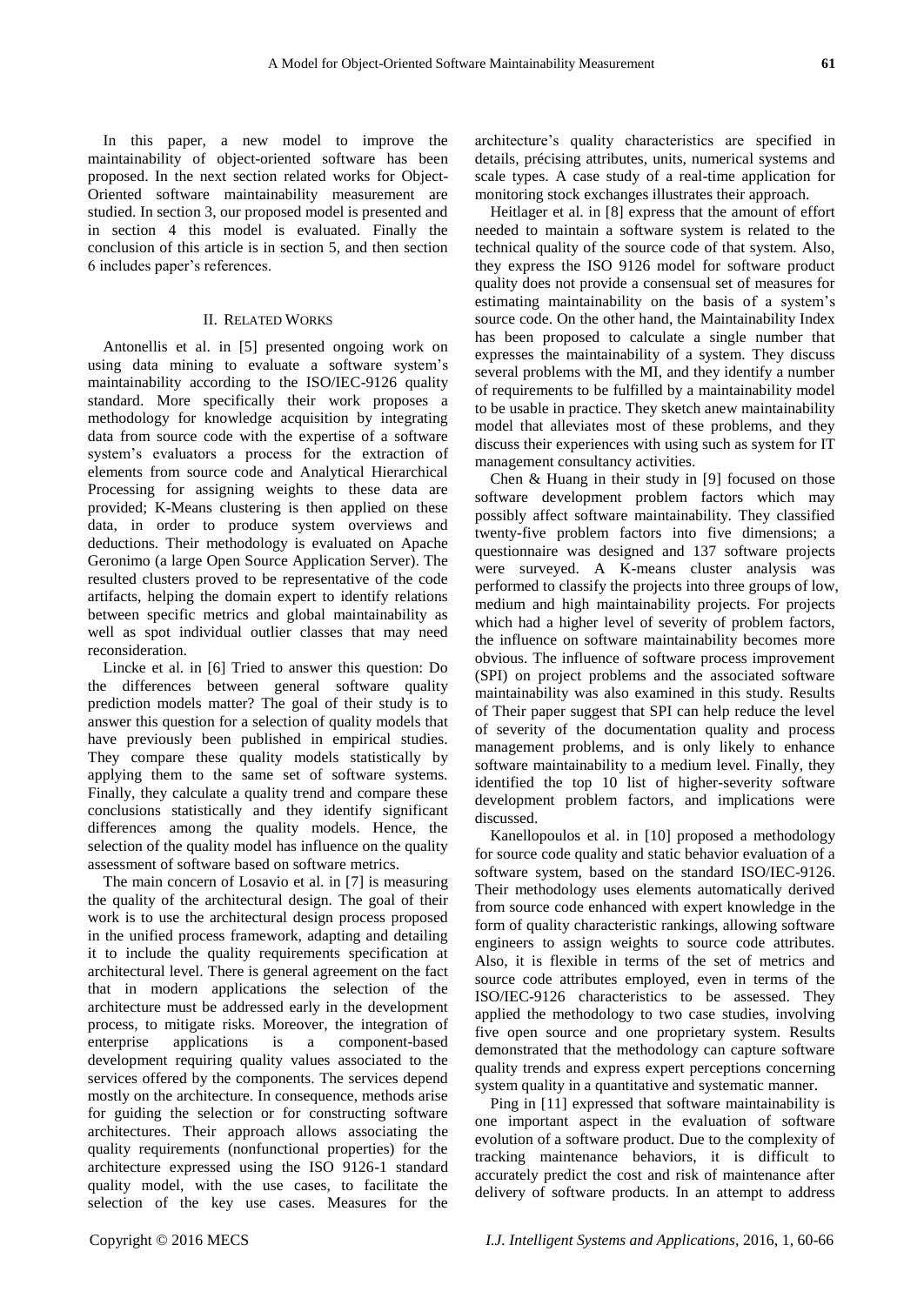this issue quantitatively, he viewed software maintainability as an inevitable evolution process driven by maintenance behaviors, given a health index at the time when a software product are delivered. He used a Hidden Markov Model (HMM) to simulate the maintenance behaviors shown as their possible occurrence probabilities. And software metrics is the measurement of the quality of a software product and its measurement results of a product being delivered are combined to form the health index of the product. The health index works as a weight on the process of maintenance behavior over time. When the occurrence probabilities of maintenance behaviors reach certain number which is reckoned as the indication of the deterioration status of a software product, the product can be regarded as being obsolete. Longer the time, better the maintainability would be

Orenyi et al. reviewed the proposed models and approaches for Object-Oriented Software Maintainability Measurement in the past Decade [12]. Their review shows Software Quality Models such as ISO/IEC is scarcely used in the development of maintainability models. Majority of reviewed models used the existing object-oriented metrics without a critical review and adaptation of these metrics before they are used to develop the models. This makes the developed models to inherit the inconsistencies and ambiguities observed in the object-oriented metrics [12].

The object-oriented metrics used in the models/methods are mostly measured objectively, but the methods used for aggregating metrics or predicting maintainability from the metrics have some element of subjectivity. Though the models developed using the different types of regression analysis have their base/derived metric measured objectively, they are subjective to the peculiar characteristics of the empirical/historical data used to develop the regression equations.

Also, different software products have different structural properties and complexities; thus using a model developed from a set of software "A" to evaluated another software "B"(that is not used in the development of the model) will yield result that will be partly determined by the properties of "A". Hence, the value of "B" will be subjective to "A" [12]. This form of subjectivity has not been identified in Software metrics. This could be one of the fundamental reasons why several forms of regression models yield different results when applied to the same software. Also, this is a potential threat to the wide applicability and acceptability of the various regression models. Thus, there is the need to develop maintainability measurement model that will use objective measurement method to yield consistent result anytime anywhere and by anybody (in this case software developer).

## III. INTRODUCING THE PROPOSED METHOD

A software quality model includes the measurement of the properties of sub-characteristics of a software product. Each sub-characteristic can be measured properly by many methods of metrics and each method of metrics can be applied to more than one sub-characteristic. Ping in [11] provided some metrics for measuring subcharacteristics maintainability for a software product and presented a constant for evolution process of a software product by calculating the summation of ratio of metrics. But his proposed model has some defects, such that All new sub-characteristics of maintainability is Not included in his model and number of implement metrics in his model are too low; Therefore, in this paper, we try to review, complete and simulate this model and suggest an improved model for object-oriented software maintainability measurement.

Table 1 contains the appropriate metrics to measure each of the sub-characteristics of software maintainability that we use for our suggested model.

According to Table 1 for compare Implementation metrics, we need to threshold values for each metric to ratio of each metric with respect to the threshold value is obtained. The threshold value for some metrics in objectoriented programming has been proposed, such as the threshold value for Cyclomatic Complexity that recommended by McCab [13], the threshold value for DIT that recommended by Cais and P *f*cha in [14], the threshold value for WMC that recommended by Chandra and Linda [15] and the threshold value for Ca that recommended by Ferreira et al. in [16]. But in most papers, the threshold values achieved by analysis software that written in Java or C++ and they not according to programming language such as PHP that support object-oriented programming. So, with respect to the most widely used and most popular open source PHP frameworks have been compared in this paper, it is better that compare relative done between them; Because software maintenance is one of quality characteristics of software produce and calculating maintainability by using relative methods instead of quantitative methods, seems more appropriate. For calculate ratio of each metric the below equation is used:

Ratio of Metric<sub>i</sub> of framework<sub>j</sub> =  
\n
$$
\frac{Metrici}{\sum_{j=1}^{n} Metrici of frameworkj}}
$$
\n(1)

In equation (1), i represent the number of measured metrics for each framework and n is the total number of frameworks that have been reviewed in this paper. If a software product has better analyzability, changeability, stability, testability, modularity and reusability, it certainly will cost less for its maintenance after its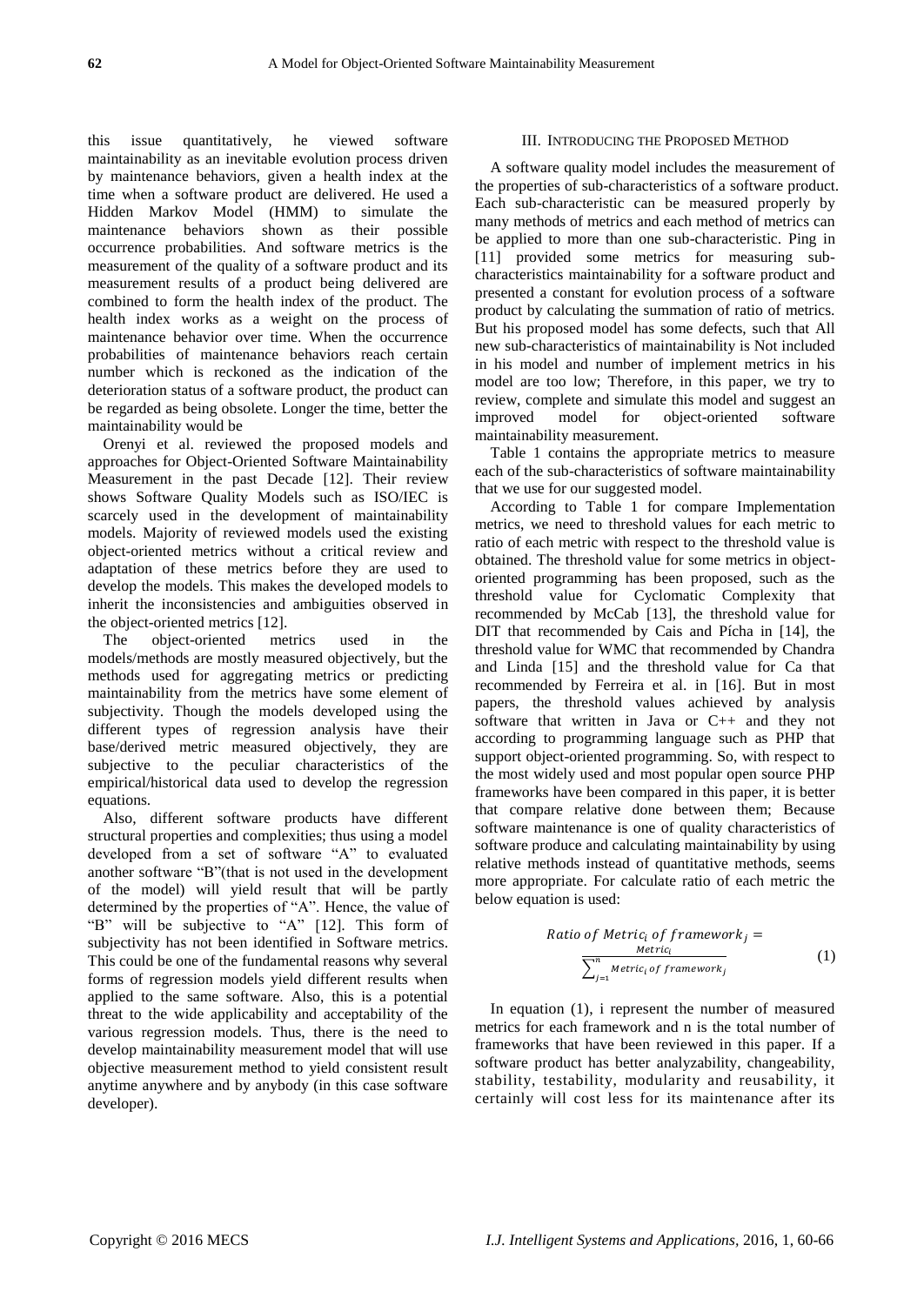delivery. These sub-characteristics can compose a perfect weight on the effect of maintenance behaviors. Therefore, the method is to forge the measurements of subcharacteristics into a constant C as a weight on the evolution process of a software product. The constant represents the health status of a software product when delivered. The smaller C represents a better health. This constant value was calculated from below equation:

 $C =$  Ratio of BKLOC + Ratio of  $CC +$  Ratio of NOM + Ratio of  $WMC +$  Ratio of  $DIT +$  Ratio of  $Ca +$ Ratio of CBO (2)

|  | Table 1. Implementation metrics for measuring sub-characteristics of Maintainability. |  |  |  |  |  |
|--|---------------------------------------------------------------------------------------|--|--|--|--|--|
|  |                                                                                       |  |  |  |  |  |

| Maintainability<br>sub-characteristics | Metrics Implemented                                                                                                                    | <b>Result Analysis</b>                                                                                                                                                                                                                                                                                                                                                                                                                                                                                                                                                                                                                           |
|----------------------------------------|----------------------------------------------------------------------------------------------------------------------------------------|--------------------------------------------------------------------------------------------------------------------------------------------------------------------------------------------------------------------------------------------------------------------------------------------------------------------------------------------------------------------------------------------------------------------------------------------------------------------------------------------------------------------------------------------------------------------------------------------------------------------------------------------------|
| Analyzability                          | 1. Line of Code (LOC)<br>Complexity<br>Cyclomatic<br>2.<br>(CC)<br>3. Number of Method (NOM)<br>4. Weighted Methods per Class<br>(WMC) | 1. LOC directly has impact on the time and effort required to diagnose errors<br>or faults, and the modules related to them and needed to be modified.<br>2. Analyzability declines when Cyclomatic Complexity increases, which<br>means the higher complexity of the control flow.<br>3. Increasing the number of methods in a class indicates that the class does<br>not have a high cohesion, it may indicate the need for further object-oriented<br>decomposition and it causes reducing analyzability.<br>4. If number of weighted methods increases, classes or modules becomes<br>more complex and and it causes reducing analyzability. |
| Changeability                          | 1. Line of Code (LOC)<br>Complexity<br>Cyclomatic<br>2.<br>(CC)<br>3. Depth of Inheritance Tree<br>(DIT)                               | 1. Changing requires understanding of an entire software entity. The<br>difficulty increases naturally when LOC increases.<br>2. Cyclomatic Complexity computes the number of the linearly independent<br>paths and each modification must be correct for all execution paths.<br>Therefore, changeability declines when Cyclomatic Complexity increases.<br>3. Increasing depth of inheritance tree cases compromise encapsulation and<br>increase complexity and it cases reducing changeability.                                                                                                                                              |
| Stability                              | 1. Coupling Between Object<br>(CBO)                                                                                                    | 1. Modules with a high coupling can affect the stability. So stability<br>decreases when the coupling between objects increases.                                                                                                                                                                                                                                                                                                                                                                                                                                                                                                                 |
| Testability                            | 1. Line of Code (LOC)<br>Cyclomatic<br>Complexity<br>2.<br>(CC)                                                                        | 1. Complete testing requires coverage of all possible codes. The difficulty<br>increases when LOC increases.<br>2. Complete testing requires coverage of all execution paths. So testability<br>declines when Cyclomatic Complexity increases.                                                                                                                                                                                                                                                                                                                                                                                                   |
| Modularity                             | 1. Coupling Between Object<br>(CBO)<br>2. Depth of Inheritance Tree<br>(DIT)                                                           | 1. High coupling cases more dependencies between modules, So modularity<br>decreases when coupling between objects increases.<br>2. Increasing depth of inheritance tree causes increasing dependencies and<br>complexity and reducing modularity.                                                                                                                                                                                                                                                                                                                                                                                               |
| Reusability                            | 1. Coupling Between Object<br>(CBO)<br>2. Afferent Coupling (Ca)<br>3. Weighted Methods per Class<br>(WMC)                             | 1. High coupling cases more dependencies between modules, So reusability<br>decreases.<br>2. Afferent coupling For a module increases By increasing the number of<br>modules that's associated to it and it cases reducing reusability.<br>3. If number of weighted methods increases, classes or modules becomes<br>more complex and and it causes reducing reusability.                                                                                                                                                                                                                                                                        |

#### IV. DEFINITION OF HIDDEN MARKOV MODEL

An atomic event is an assignment to every random variable in the domain. For example, "it is raining today" and "it is not raining today" are two atomic events. We can use a binary variable *raining* to describe these two events. If it is raining, we assign *raining* to 1. Apparently for *n* random variables, there are  $2^n$  possible atomic events.

States are atomic events that can transfer from one to another [17]. Suppose a model has *n* states  $\{s_1, s_2, ..., s_n\}$ , we can describe how a system behaves with a statetransition diagram.



Fig.1. State-transition diagram [17]

In Fig. 1,  $P(S_i|S_j)$ ,  $(1 \le i, j \le n)$  are called transition probabilities. Transitions among the states are governed by these transition probabilities. If we consider that time moves in uniform, discrete increments,  $P(S_i|S_j)$  represent the probability that in time  $t+1$ , the system is in state  $S_i$ , given that in time  $t$ , the system is in state  $S_j$ . For example in the Fig. 1, in a time interval *t* if the system is in stat  $S<sub>1</sub>$ , then in time  $t+1$ , there is a  $\frac{3}{4}$  probability that the system is in state  $S_2$ , and a  $\frac{1}{4}$  probability that the system is still in state  $S_I$ . Notice that transition probabilities should also satisfy the normal stochastic constraints.

$$
0 \le P(S_i|S_j) \le 1 \quad (1 \le i, j \le n) \tag{3}
$$

And

$$
\sum_{i=1}^{n} P(S_i | S_j) = 1, (1 \le j \le n)
$$
 (4)

In the state-transition diagram (Fig. 1), there are three assumptions: First, Transition probabilities are stationary and they do not change over times (the stationary assumption). Second, the event space does not change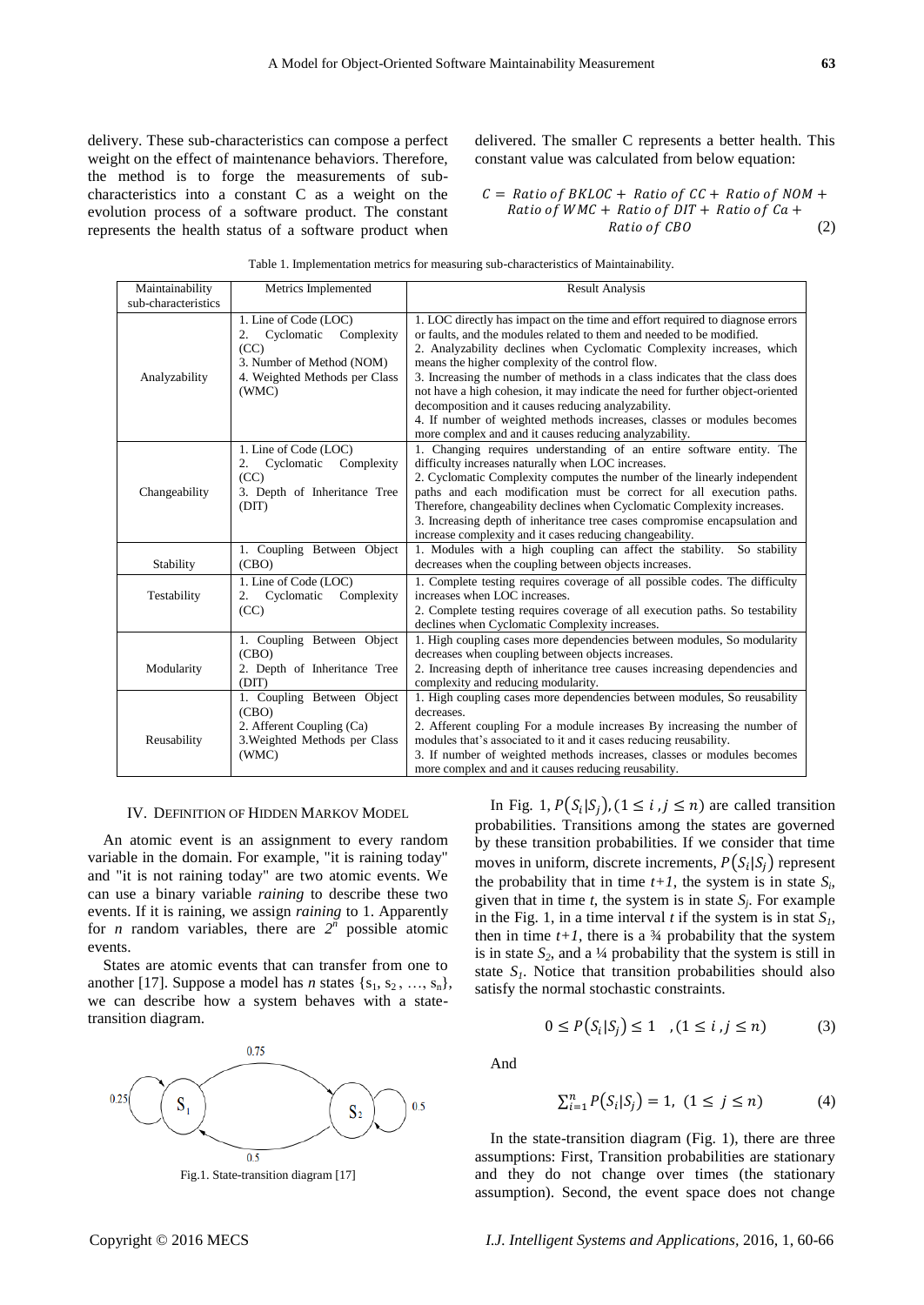over time and we will not get a new state as time goes on. Third, probability distribution over next states depends only on the current state (Markov assumption) [17].

|              | CodeLgniter<br>codeigniter | ake 'l<br>cakephp | yii<br>framework<br>Yii framework | $\mathcal{S}^p$<br>Symfony<br>Symfony | laravel<br>laravel | ZF<br><b>ZEND</b><br><b>FRAMEWORK</b><br>zend |
|--------------|----------------------------|-------------------|-----------------------------------|---------------------------------------|--------------------|-----------------------------------------------|
| <b>CBO</b>   | 0.510                      | 1.867             | 2.538                             | 3.182                                 | 2.270              | 3.247                                         |
| <b>NOM</b>   | 10.812                     | 3.521             | 3.596                             | 5.829                                 | 7.296              | 5.931                                         |
| DIT          | 1.299                      | 1.224             | 2.148                             | 1.298                                 | 1.098              | 1.205                                         |
| <b>WMC</b>   | 40.352                     | 10.294            | 12.396                            | 11.021                                | 10.621             | 17.336                                        |
| Ca           | 0.119                      | 0.422             | 0.772                             | 1.645                                 | 0.886              | 1.958                                         |
| CC           | 3.393                      | 2.615             | 2.664                             | 2.037                                 | 1.345              | 2.521                                         |
| <b>KLOC</b>  | 64.104                     | 14.316            | 18.013                            | 367.789                               | 42.456             | 293.617                                       |
| <b>BKLOC</b> | 8.065                      | 28.150            | 42.358                            | 3.276                                 | 8.573              | 2.448                                         |
| С            | 1.222                      | 1.036             | 1.436                             | 1.114                                 | 0.938              | 1.251                                         |

Table 2. Results of calculated ratio of each metric and C constant for each framework

Actually, Markov assumption is a special kind of conditional independence. It shows that given the current state, future state is independent of all past states. It seems that this assumption is very limited, but actually most cases of the real world can satisfy this assumption given our states are well defined. Target tracking, patient monitoring and speech recognition are all this kind of applications.

A system with states that obey the Markov assumption is called a Markov Model. A sequence of states resulting from such a model is called a Markov Chain. Markov model has a very nice property that its description can be maintained within quadratic space (as to the number of states in the model). Potentially we can get an infinite time sequence.

In the Markov Model we introduce  $E_t$  as the outcome or observation at time *t*. Observations are generated according to the associated probability distribution. Given the current state *S*, the probability we have the observation *E* is defined as emission probability *P(E|S)*. Here we also make the stationary assumption that emission probabilities do not change over time. Besides, very similar to the Markov assumption, we assume that the current observation is only depended upon the current state. Or in another word, observations are conditionally independent of other variables given the current state. Mathematically this assumption is represented as

$$
P(E_t|S_t, S_{t-1}, ..., S_0) = P(E_t|S_t)
$$
 (5)

#### V. EVALUATION PROPOSED MODEL

In the first part of this section, our proposed model is evaluated on some PHP frameworks and by equation (2) constant value for each framework is calculated. In the next part, the Hidden Markov Model is used to show the probability of maintenance behaviors.

# *5.1. Metrics Measurement*

The metrics that were reviewed in the previous section are commonly used for object-oriented systems and we choose PHP frameworks for evaluation our proposed model, because these PHP frameworks are objectoriented and PHP language always has received less attention than Java, C++, etc. in evaluation of objectoriented programming language; so we choose PHP frameworks to evaluation our proposed model. We select the most widely used and popular PHP frameworks on  $G$ itHub<sup>1</sup> website that a repository for open source projects in different programming languages. By searching for PHP frameworks with most participants and high popularity, finally we find the six well-known PHP which include: Zend framework, Symfony, Yii framework, cakephp, codeigniter and laravel.

After downloading source code of frameworks from GitHub and import them in Eclipse IDE, we used PHP Depend<sup>2</sup> as a plugin for Eclipse for metric measurement. PHP Depend after analysis source code of each framework, returns measured metrics as an xml file, we have write a program in c # to process these xml files. For calculating the number of Bugs in Kilo Lines of Code (BKLOC), first we wanted to use change log file of each framework, but in some frameworks (such as cakephp) this file is not released; so we decided to use issue's page for each project on GitHub website and we consider all issues with bug's label as the number of bugs for each framework. Also, since the equation (2) is in general form and it more suitable for one class or method, so for use it on PHP frameworks that contain many package, class and method, first, we calculate average of each metric per module and then calculate average for total of each framework. Table 2 shows result of calculate ratio of each metric for each PHP frameworks.

# *5.2. Create a Hidden Markov Model*

A Hidden Markov Model is a matrix with cells representing the states of a matter in different timestamps displaying a process of a matter's status evolution. Ping in [11] categories user's request after delivery software product in four type of maintenance in percentage: Corrective maintenance 12.4%, Adaptive maintenance 65.4%, Perfective maintenance 9.5% and Preventive

 $\overline{a}$ 

<sup>1</sup> www.github.com

<sup>2</sup> www.pdepend.org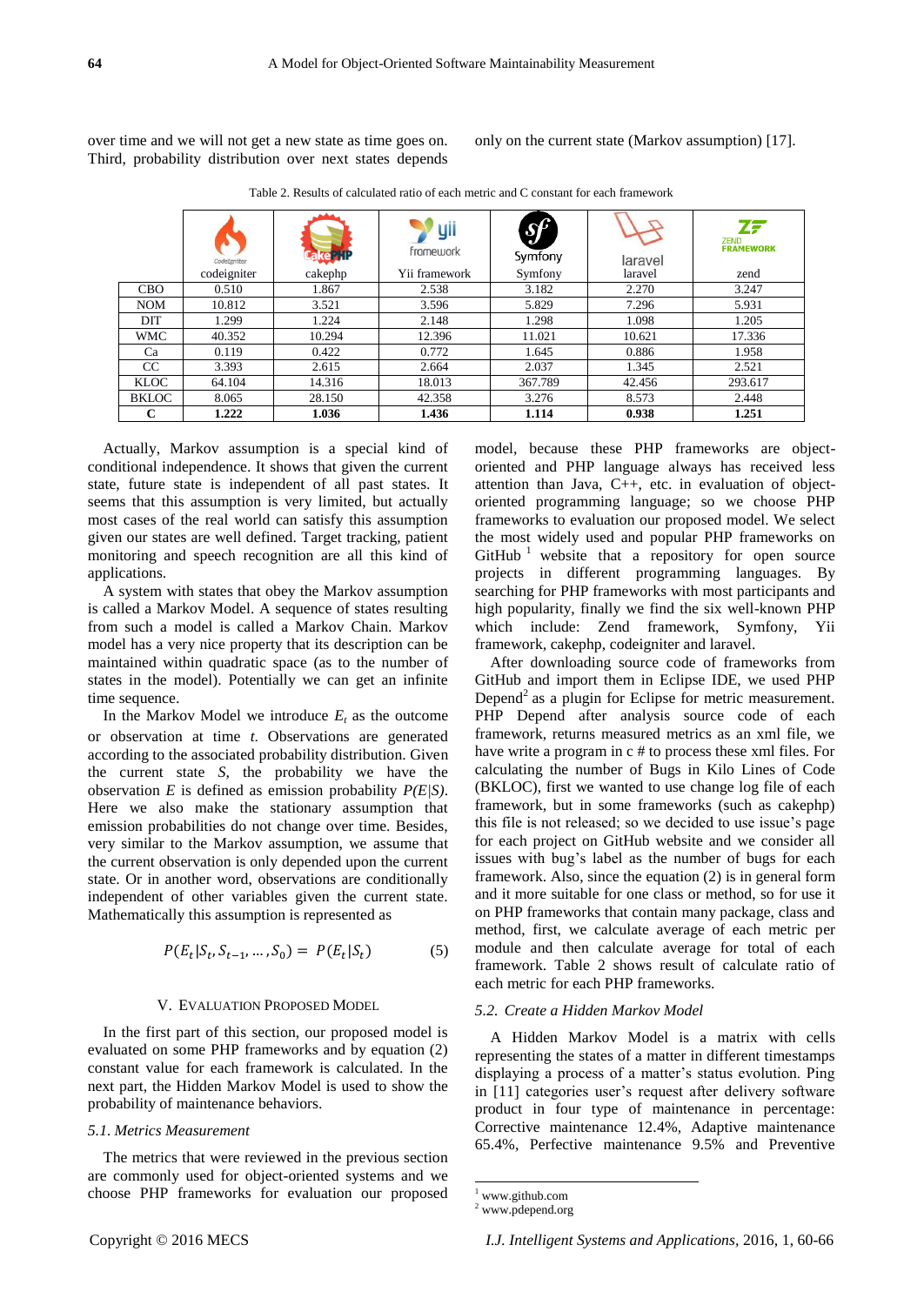maintenance 9.3%, also small percentage of requests from users outside of the four type and not considered. To display the status evolution of software maintainability, a Hidden Markov Model is set up and in this matrix, the row items indicate the probabilities of each kind of maintenance behaviors occurring individually and the column items are the probabilities of a software product switching from one kind of maintenance behavior to another. Since four type of maintenance behavior is available, the matrix has four rows and four columns.

For initialization of the matrix, mentioned percentages is set to each column, because each row indicate the probabilities of each kind of maintenance behaviors occurring individually. As required by a HMM, the sum of each row should be 1, so the model is normalized by:

$$
a_{ij} = s_i \times s_j / \sum_{j=0}^{4} s_i \times s_j \quad , \qquad 1 \le i \le 4 \quad (6)
$$

And the model becomes as below,

| $\mathbf{i}$     |         |                          | $P(p_{t+1} = s_1   p_t = s_i) P(p_{t+1} = s_2   p_t = s_i) P(p_{t+1} = s_3   p_t = s_i) P(p_{t+1} = s_4   p_t = s_i)$ |                  |                  |
|------------------|---------|--------------------------|-----------------------------------------------------------------------------------------------------------------------|------------------|------------------|
|                  |         | 1 $s_1$ $a_{11} = 0.015$ | $a_{12}=0.012$                                                                                                        | $a_{13} = 0.081$ | $a_{14} = 0.012$ |
|                  | 2 $S2$  | $a_{21} = 0.012$         | $a_{22}=0.009$                                                                                                        | $a_{23} = 0.061$ | $a_{24} = 0.009$ |
| 3 S <sub>3</sub> |         | $a_{31} = 0.081$         | $a_{32}=0.061$                                                                                                        | $a_{33} = 0.428$ | $a_{34} = 0.062$ |
|                  | $4 S_4$ | $a_{41} = 0.012$         | $a_{42} = 0.009$                                                                                                      | $a_{43} = 0.062$ | $a_{44} = 0.009$ |

For calculate the time period for threshold of each maintenance type is reached, Ping in [5] proposed below algorithm. In this algorithm C is the constant value that obtained from the ratio of metric according to equation (1) and using this constant value caused that each software product have own evolution rate. In other words, the constant C as a weight on the evolution process of a software product indicates the quality of software product and it can be applied to influence the process of software maintainability.

Algorithm 1.Calculate the time period for reached threshold

| 1. $p_0(1) = P(q_0 = s_1) = 1 \times C$                                              |
|--------------------------------------------------------------------------------------|
| 2. $p_{t+1}(j) = P(q_{t+1} = s_j) = \left(\sum a_{ij} \times p_t(i)\right) \times C$ |
| 3. If the threshold is reached, the time t shows the time period.                    |
| Otherwise, go to step 2.                                                             |

By applying the algorithm 1 on the PHP frameworks, table 3 shows that results were obtained for each type of maintenance.

According to Table 3, time period to reach the threshold for each type of maintenance behavior in each of the PHP framework is obtained. For example, the time period of cakephp and laravel, for reaching the threshold for all four types of maintenance behavior is 2 and that this value is very appropriate. Also maximum value for time period for all PHP frameworks is 3, which means reaching the all type of maintenance behavior after the third time period, which is a good value.

|  | Table 3. Results of applying the algorithm 1 on the PHP frameworks |  |
|--|--------------------------------------------------------------------|--|
|  |                                                                    |  |

| <b>Frameworks</b><br>Time period | Codeigniter | cakephp | <b>Yii framework</b> | <b>Symfony</b> | laravel | zend |
|----------------------------------|-------------|---------|----------------------|----------------|---------|------|
| Corrective maintenance           |             |         |                      |                |         |      |
| Adaptive maintenance             |             |         |                      |                |         |      |
| Perfective maintenance           |             |         |                      |                |         |      |
| Preventive maintenance           |             |         |                      |                |         |      |

## VI. CONCLUSION

In this paper, a new model to improve the maintainability of object-oriented software has been proposed and this model has been evaluated on famous PHP frameworks. Our proposed model is more accurate than other existing models due to using of more metrics and for calculating ratio of metric use relative methods instead of quantitative methods. Also, proposed model for criticisms of the regression analysis, use summation for aggregating metrics. To show the possibility of maintenance behaviors Hidden Markov Model was used. The results show the appropriate time period to reach threshold values for maintenance behaviors and that means maintainability of PHP framework is desirable in terms of cost and effort.

#### **REFERENCES**

- [1] IEEE P14764, http://ieeexplore.ieee.org/servlet/opac? punumber=4040502
- [2] Lee R., Tepfenhart M., 2005, UML and C++: A Practical Guide to Object-Oriented Development, Pearson Prentice Hall, second edition.
- [3] ISO/IEC 25010:2011, http://www.iso.org/iso/catalogue\_ detail.htm?csnumber=35733
- [4] April, A., Huffman Hayes, J., Abran, A., Dumke, R.: Software Maintenance Maturity Model (SMmm): the software maintenance process model. Journal of Software Maintenance and Evolution: Research and Practice, 2005, 17, 13, 197–223.
- [5] Antonellis P., Antoniou D., Kanellopoulos Y., Makris C., Theodoridis E., Tjortjis C. and Tsirakis N., A data mining methodology for evaluating maintainability according to ISO/IEC-9126 software engineering–product quality standard, Special Session on System Quality and Maintainability-SQM2007, 2007.
- [6] Lincke R., Gutzmann T. and W. Lo we, Software quality prediction models compared, Quality Software (QSIC), 2010, 10th International Conference, pp. 82-91.
- [7] Losavio F., Chirinos L., Matteo A., Lévy N. and Ramdane-Cherif A., ISO quality standards for measuring architectures, J. Syst. Software, 2004, vol. 72, pp. 209-223.
- [8] Heitlager I., Kuipers T. and Visser J., A practical model for measuring maintainability, Quality of Information and Communications Technology, 2007, 6 th International Conference, pp. 30-39.
- [9] Chen J. C. and Huang S. J., An empirical analysis of the impact of software development problem factors on